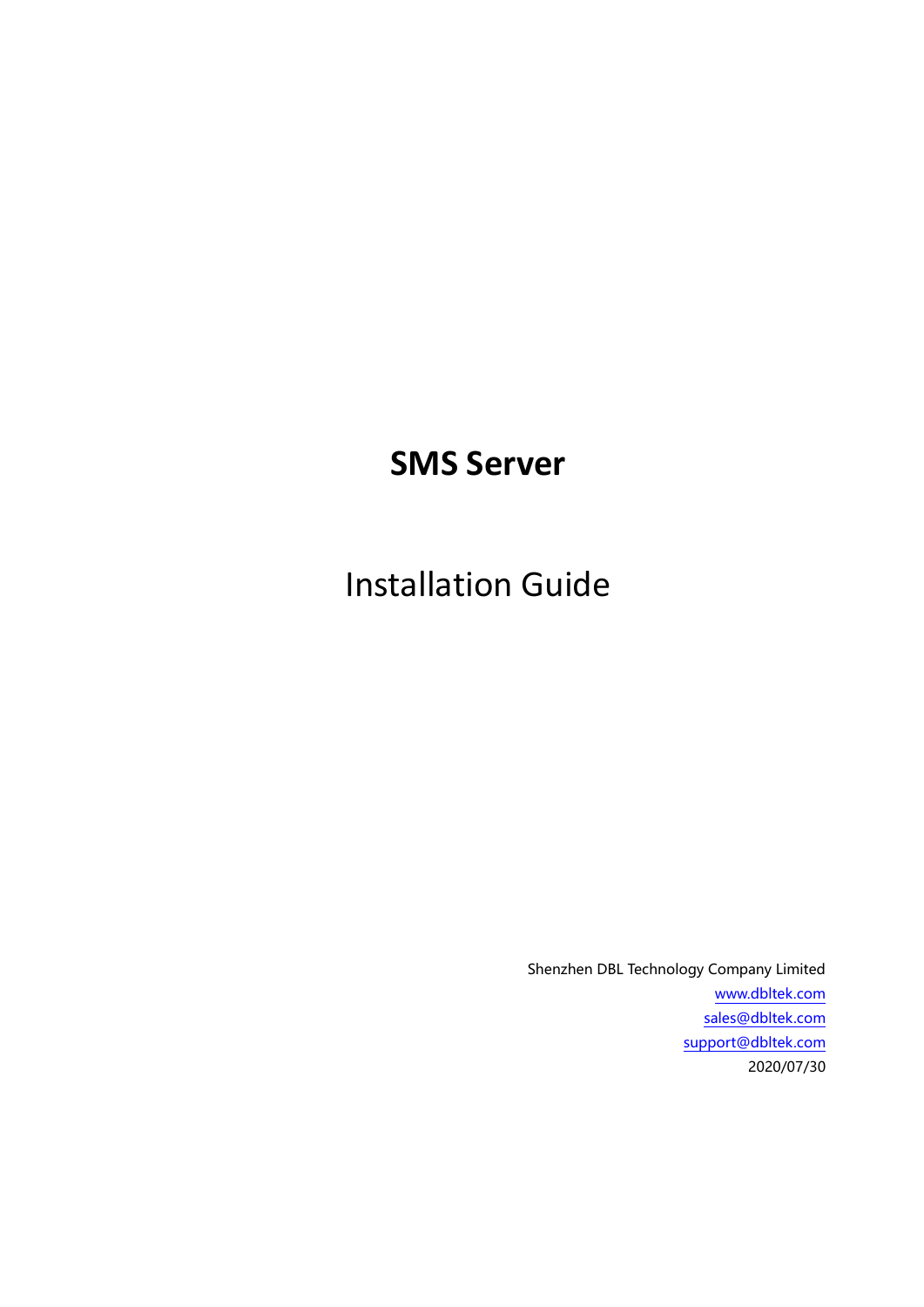# **1 Server System**

The SIM Server requires to run on Linux OS (x86 platform) and it has been tested to be compatible with Linux OS from RedHat, CentOS, Debian, and Ubuntu.

#### **1.1 Extended Library**

Execute the following command as root to determine if the server is a 32-bit or 64-bit system

#### *uname –a*

If the response is "i386" or "i686", it means that your server is a 32-bit system. There is no need to install any extended library.

If the response is "x86\_64", it means that your server is a 64-bit system and you need to install the following extended library.

 $\triangleright$  For RedHat / CentOS installation, execute the following command

yum install -y glibc.i686 zlib.i686 zlib.x86\_64 krb5-libs.i686 krb5-libs.x86\_64

#### $\triangleright$  For Debian / Ubuntu installation, execute the following commands.

dpkg --add-architecture i386 && apt-get update apt-get install lib32z1-dev libgssapi-krb5-2:i386

### **1.2 LAMP**

**LAMP** is an archetypal model of web service stacks, named as an acronym of the names of its original four open-source components: the Linux Operating System, the Apache HTTP Server, the MySQL relational database management system (RDBMS), and the PHP programming language. SMS Server must run in a LAMP environment; therefore, all LAMP components must first be installed and configured properly before installing the SMS server.

#### **For CentOS 5 or 6:**

a) Type the following command to install the LAMP and common extended packages

**yum -y install httpd php mysql mysql-server php-mysql mod\_perl mod\_auth\_mysql \ php-mcrypt php-gd php-xml php-mbstring php-ldap php-pear php-xmlrpc \ libdbi-dbd-mysql**

b) Type the following command to start MySQL and Apache

**service mysqld start && service httpd start**

c) Type the following command to start MySQL and Apache on server at start up

**chkconfig mysqld on && chkconfig httpd on**

#### **For CentOS 7:**

a) Issue the following command to install the LAMP and common extended packages

**yum install -y httpd php mariadb mariadb-server php-mysql php-gd php-ldap php-odbc \ php-pear php-xml php-xmlrpc php-mbstring php-bcmath php-mhash**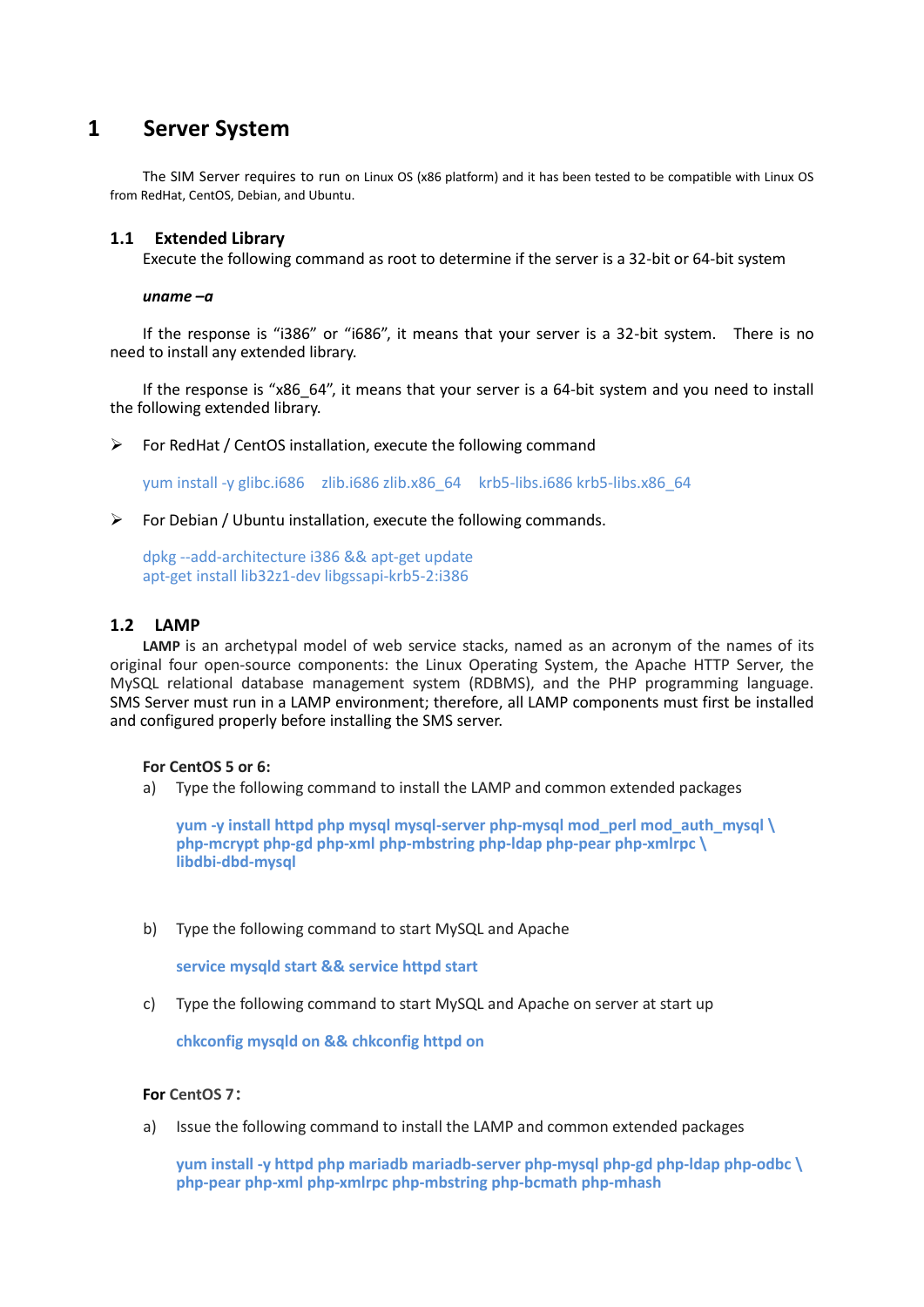b) Type the following command to start MySQL and Apache

**systemctl start mariadb.service && systemctl start httpd.service**

c) Type the following command to start MySQL and Apache on server start up **systemctl enable mariadb.service && systemctl enable httpd.service**

#### **For Ubuntu:**

a) Type the following command to start both MySQL and Appache

**apt-get install -y mysql-server mysql-client apache2 php5 php5-mysql**

# **2 SMS Server Installation and Execution**

Please visit the software download site below to obtain the link for the latest SMS Installation package.

<http://www.dbltek.com/Software-Download.html>

Here are the installation steps (Use v1.28.4 version as an exmaple):

**a)** To download and decompress the installation package, type the following commands at the server system prompt.

**wget http://dbltek.com/update/goip\_install-v1.28.4.tar.gz**

**tar -xvzf goip\_install-v1.28.4.tar.gz -C /root**

**b)** Type the following commands to execute the installation script.

**cd /root/goip\_install ./goip\_install.sh**

Here are interactive display and responses during the installation process.

*Configure httpd config: Enter the httpd config file PATH: (default: /etc/httpd/conf.d) Default press Enter*   **Configure the apache settings or just press "Enter" to use the default settings.** *Import Databases Enter the Mysql root password if the password exists:*  **Enter the MySQL password. If no password is set, just press "Enter" to continue.** *Enter your Mysql PATH: (default: /usr/bin/mysql) Default press Enter*  **Enter the MySQL directory path. Just press "Enter" to use the default MySQL path.**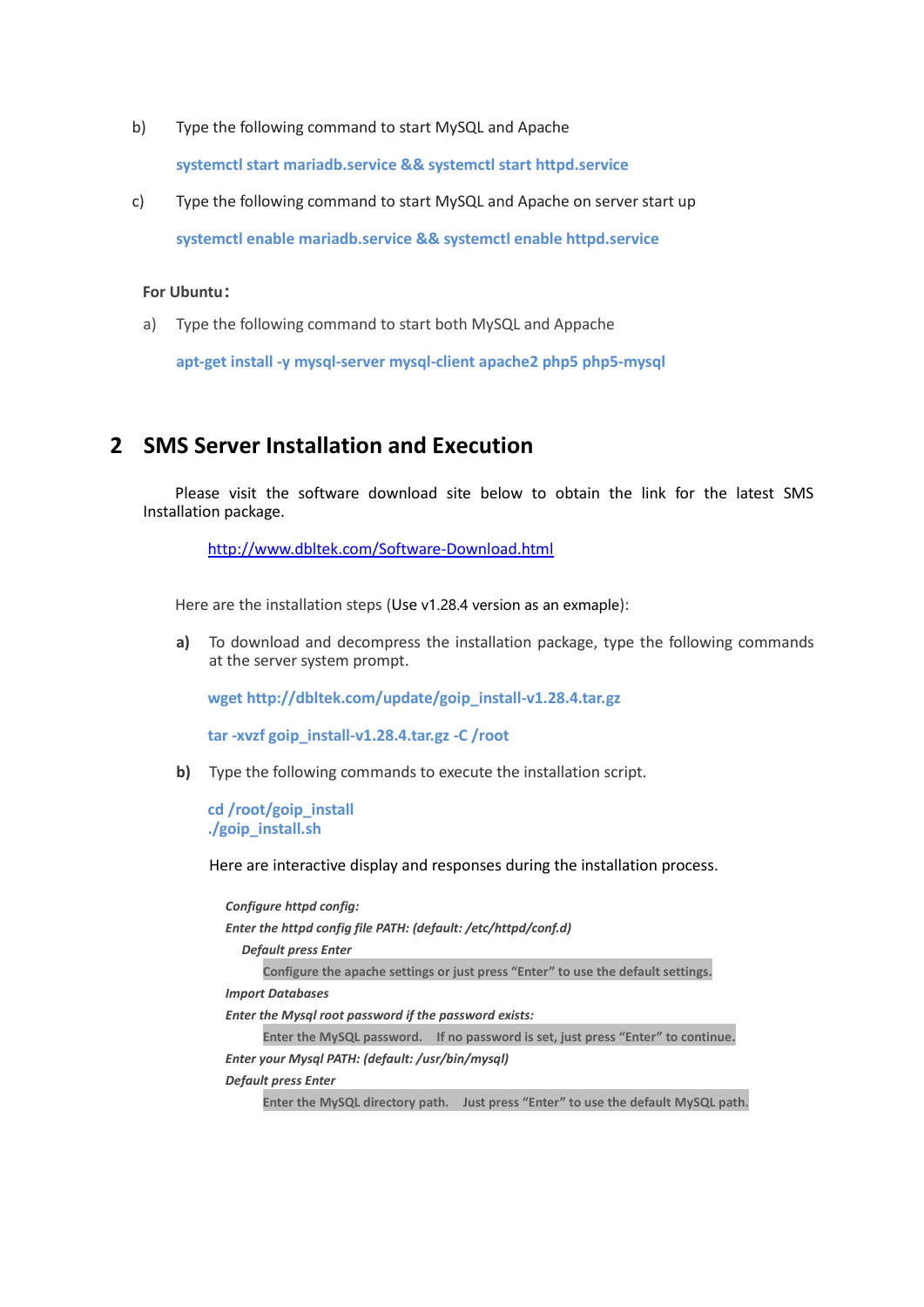**c)** Type the following command to restart the apache server

For CentOS 5 or 6, **/etc/init.d/httpd restart**

For CentOS 7 **systemctl restart httpd.service**

For Ubuntu or Debian, **/etc/init.d/apache2 restart**

**d)** Configure the firewall

If firewall is enabled, please make sure the TCP port 80 and UDP pot 44444 are open for internet traffics.

Once the installation is completed, type the following address in a browser to login to the SMS Server. The default login ID and password are both "root".

**http://<server IP>/goip**

Once login in, please change the login password immediately as shown below.

| <b>Modify Myself</b>                                                  |  |  |  |  |
|-----------------------------------------------------------------------|--|--|--|--|
| Name: root                                                            |  |  |  |  |
| <b>New Password:</b>                                                  |  |  |  |  |
| Confirm password:                                                     |  |  |  |  |
| <b>Remark: Super Adminstrator</b>                                     |  |  |  |  |
| Will not change password with blank input box named<br>"New Password" |  |  |  |  |
| Cancel<br>Save                                                        |  |  |  |  |

If you encounter any problems during the installation, please contact technical support  $@$ http://en.dbltek.com/contactus.html

# **3 Basic Configuration**

# **3.1 Adding a "GoIP"**

Click on "**System Manage**" and then "**GoIP Manage**"as shown in the two screen captures below.

|          | <b>System Manage</b> |  |
|----------|----------------------|--|
|          | System Manage        |  |
|          | Mail Report          |  |
|          | Call Record          |  |
| GoIP CDR |                      |  |
|          | Provider Manage      |  |
|          | GoIP Group           |  |
|          | GoIP Manage          |  |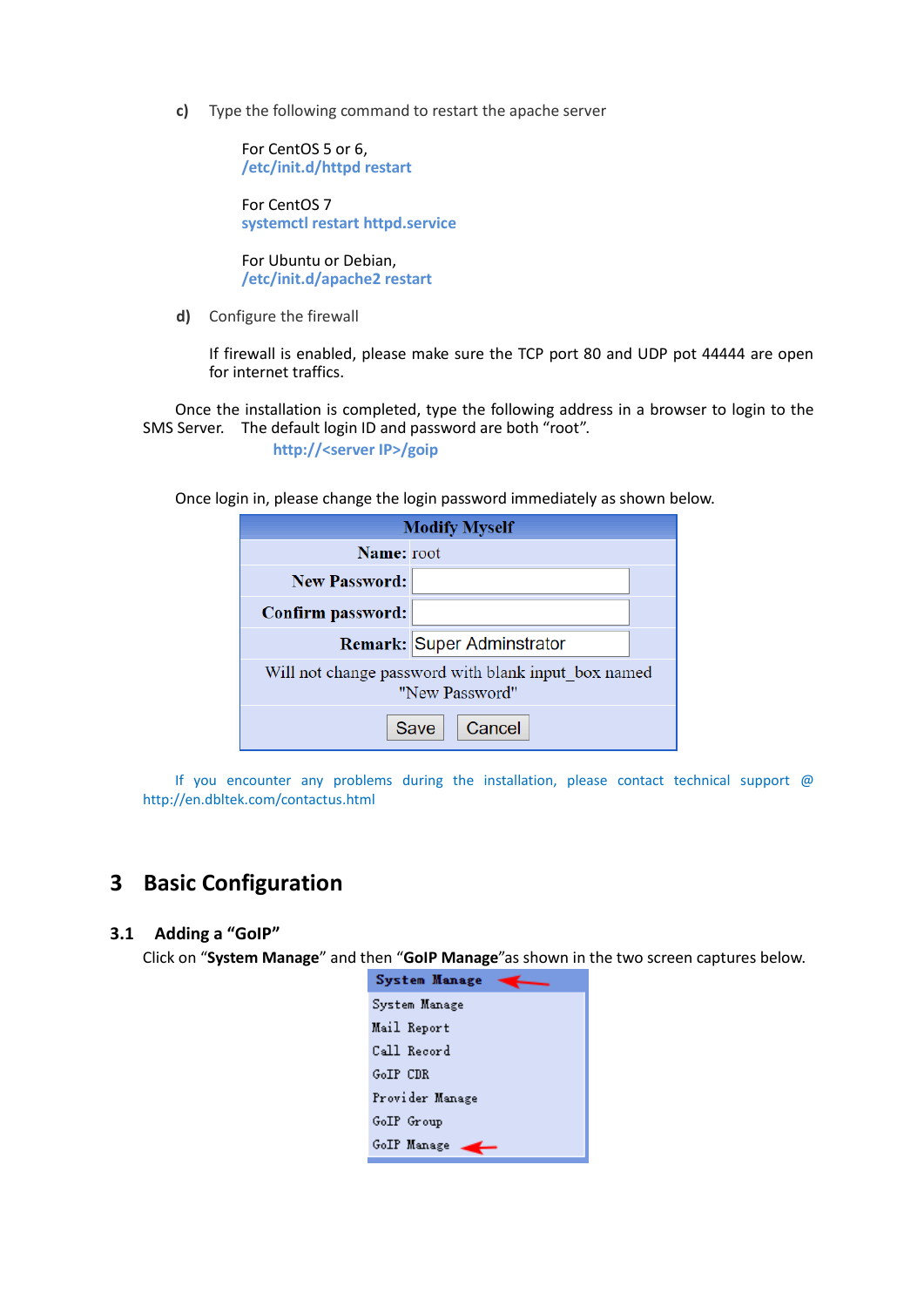|  | <b>Goip Settings</b>                                                                                  |
|--|-------------------------------------------------------------------------------------------------------|
|  | Navigation: Refresh   GolP List   Add GolP   GSM LOGOUT Long Time List   Remain Timeout List   Export |

| Add a GOIP                  |                        |  |  |  |  |
|-----------------------------|------------------------|--|--|--|--|
| ID:  G1                     |                        |  |  |  |  |
| <b>Batch Lines: 8</b>       |                        |  |  |  |  |
| Provider: MTN               |                        |  |  |  |  |
|                             | Group: None(None)<br>v |  |  |  |  |
| Password:                   |                        |  |  |  |  |
| <b>Confirm Password:</b>    |                        |  |  |  |  |
| <b>SMS Max. Limit:</b>      |                        |  |  |  |  |
| <b>SMS Daily Limit:</b>     |                        |  |  |  |  |
| Forward SMS to Email: 0     |                        |  |  |  |  |
| Forward SMS to HTTP: $\Box$ |                        |  |  |  |  |
| Add                         | Cancel                 |  |  |  |  |

Then click on "**Add GoIP**" to enter the GoIPs parameters as shown below.

- 1. **ID** Assign a name for the GoIP
- 2. **Lines available**  Specify the number of lines in the GoIP. An ID will then be generated for each line automatically.
- 3. **Service Provider**  Choose the GSM service provider (the list of the service providers needs to be defined in Carrier Manage first).
- 4. **Group**  Assign the group property for the GoIP (optional). The group name list is created via "**Group Manage**".
- 5. **Password** Set the login password
- 6. **Confirm Password**  Repeat the login password

Once the "**Add**" icon is clicked, an ID for each GoIP line defined. In this case, G101 to G108 will be created to correspond to the 8 lines on the GoIP。 The screen capture right shows the status of these 8 lines. Since no GoIP with the "G1" ID has configured to register to the SMS server, therefore, the LOGIN status of the corresponding GoIP (G1) lines is LOGOUT.

| $\Box$ | G101 | LOGOUT      |
|--------|------|-------------|
| $\Box$ |      | G102 LOGOUT |
| $\Box$ |      | G103 LOGOUT |
| $\Box$ |      | G104 LOGOUT |
| $\Box$ |      | G105 LOGOUT |
| $\Box$ |      | G106 LOGOUT |
| П      |      | G107 LOGOUT |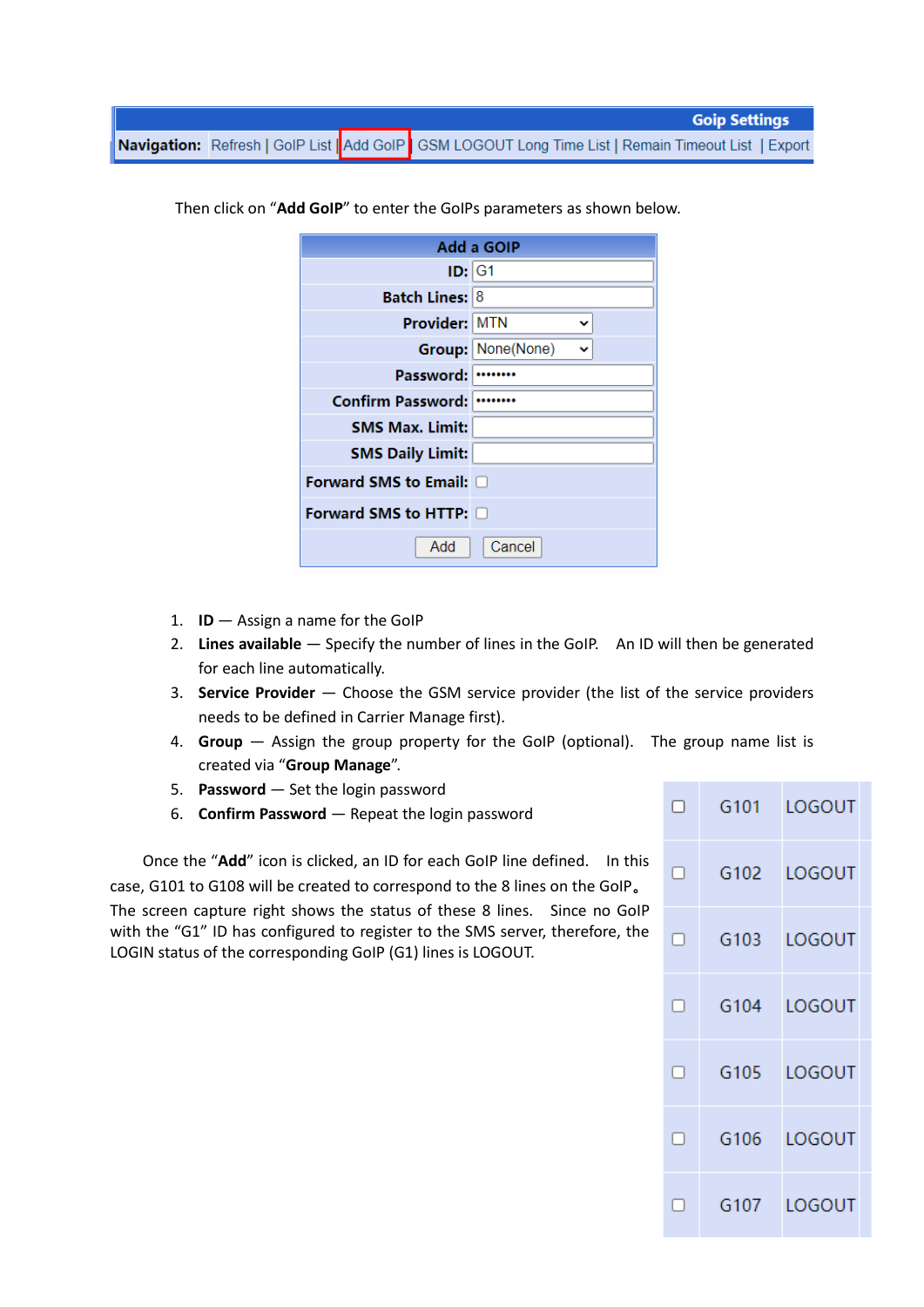# **3.2 Configuring a GoIP for connecting to the SMS Server**

Power up a GoIP and then login to its webpage and go directly to SMS Configuration webpage as shown below (Click "Configuration" and then "SMS Configuration").

|                       | <b>SMS</b>                                |                                                                |       |
|-----------------------|-------------------------------------------|----------------------------------------------------------------|-------|
| <b>Status</b>         | <b>SMS to VoIP</b>                        | <b>Disable</b><br>v                                            |       |
| <b>Configurations</b> | <b>SMS Get Information</b>                | $\bullet$ Enable $\circ$ Disable                               |       |
|                       | Options For Sending SMS via SIP MESSAGE>> |                                                                |       |
| Preferences           | $\odot$ CH1<br>$\circ$ CH2<br>○ снз       | $\bigcirc$ CH4<br>$\circ$ CH5<br>$\bigcirc$ CH6<br>$\circ$ CH7 | ○ снв |
| <b>Network</b>        | <b>SMS Server</b>                         | $\bullet$ Enable $\circ$ Disable                               |       |
| <b>Basic VoIP</b>     | <b>SMS Server IP</b>                      | 192.168.2.1                                                    |       |
| Advance VoIP          | <b>SMS Server Port</b>                    | 44444                                                          |       |
| Media                 | <b>SMS Client ID</b>                      | G101                                                           |       |
| Call Out              | Password                                  |                                                                |       |
|                       | <b>SMS Number Plan</b>                    |                                                                |       |
| Call Out Auth         | <b>SMS Count Limit</b>                    |                                                                |       |
| Call In               | Send Interval (s)                         |                                                                |       |
| Call In Auth          | <b>Fixed SMSC Number</b>                  |                                                                |       |
| <b>SIM</b>            | <b>SMS To VoIP</b>                        |                                                                |       |
| <b>SIM Forward</b>    | <b>SMS To GSM</b>                         |                                                                |       |
|                       | <b>SMS to Email</b>                       | Enable <i>O</i> Disable                                        |       |
| <b>IMEI</b>           |                                           | *Auto Config Other lines                                       |       |
| <b>SMS</b>            |                                           |                                                                |       |
| Carrier               | Save Changes                              |                                                                |       |

Each GoIP line needs to be configured accordingly. The above capture shows an example of the configuration for the line "CH1" and the parameters are described below.

- 1. **SMS Server IP** Enter the IP of the SMS Server installed above.
- 2. **Communication Port** Enter the port number used to communicate with the SMS Server. The default is 44444.
- 3. **Authentication ID**  Enter an unused ID generated when adding a GoIP to the SMS Server above.
- 4. **Authentication Password** Enter the corresponding password defined.

If all other lines are connecting to the same SMS server, then clicking  $\sqrt{\frac{A_{\text{tub Conf}}}{B_{\text{tub Conf}}}}$  at the bottom will automatically apply the same configuration for Line 2 to Line 8 with the exception on the ID being incremented by 1 as the line number goes up by 1. This means the ID for Line 2 is G102 and for Line 8 is G108. Please make sure that all these Line IDs have not been assigned to other GoIPs.

Click "Save Changes" and then reboot the GoIP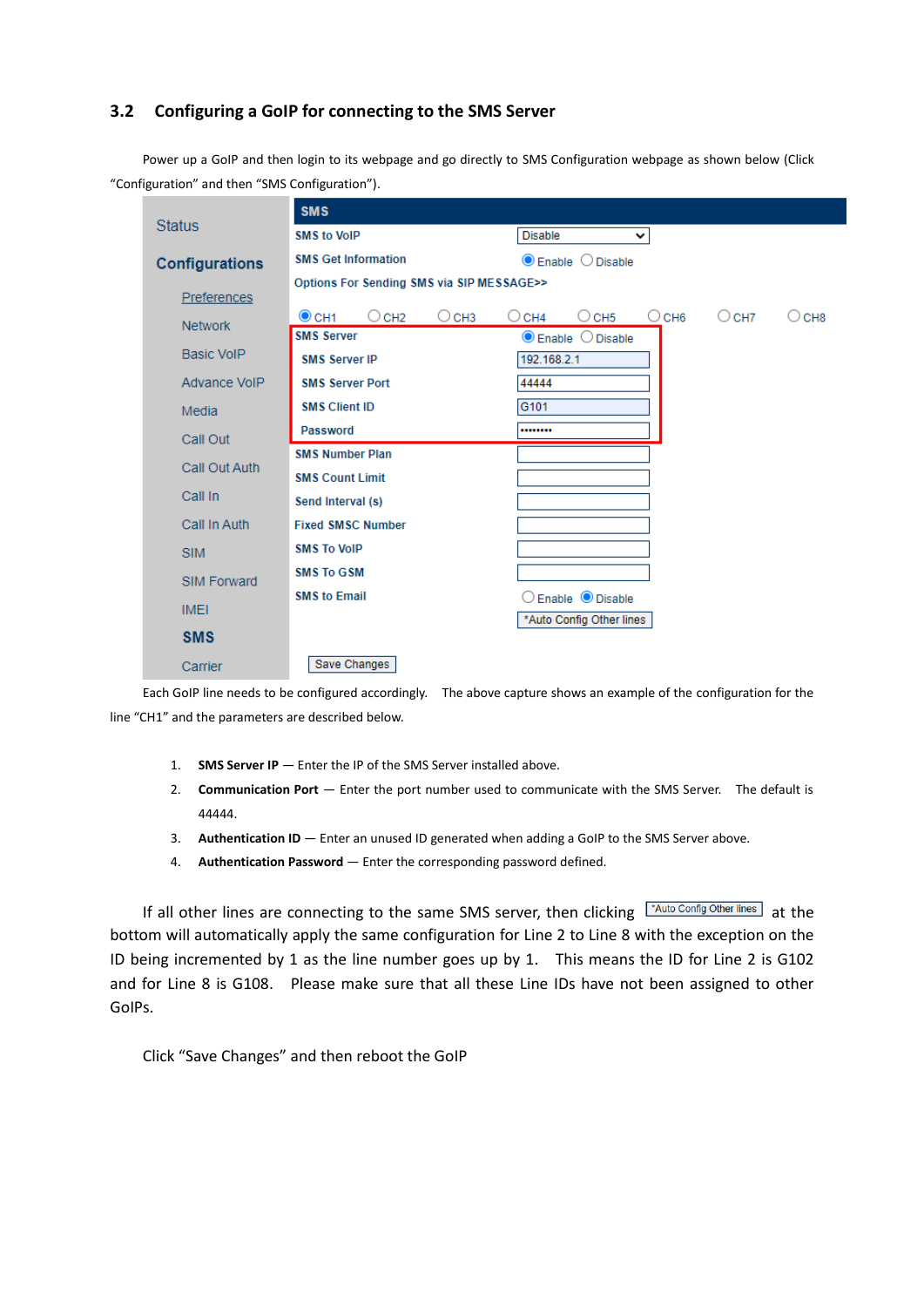# **3.3 Checking GoIP Line status in SMS Server**

Now go back to the SMS server and click on "GoIP Manage" as shown below to view the line status of the GoIPs added.



As shown in the capture below, GoIP "G1" is now login (G101 refers to line 1 of G1 and so on).

| $\mathbf C$ | ID | Login | <b>GSM</b><br>Login      | <b>GSM</b><br><b>Signal</b> | Voip<br>Login      | <b>State</b> | <b>Time</b> | Voip Remain Remain<br><b>SMS</b> | <b>Bal</b> SIM<br>Info | <b>Provider Group</b> | SMS<br>FWD | IP:Port             | <b>Passwd</b> | Operation                                                                                                                            |
|-------------|----|-------|--------------------------|-----------------------------|--------------------|--------------|-------------|----------------------------------|------------------------|-----------------------|------------|---------------------|---------------|--------------------------------------------------------------------------------------------------------------------------------------|
|             |    |       | G101 LOGIN LOGOUT        | 24                          | <b>LOGOUT IDLE</b> |              |             |                                  | <b>SIM</b><br>Info     | test                  | N          | 113.116.52.151:9991 | 1234          | Send SMS<br><b>SMS Inbox</b><br><b>SMS</b><br>Outbox<br>USSD  <br>Call Record<br>CDR<br>Status  <br>Modify  <br><b>Delete</b>        |
| п           |    |       | G102 LOGIN LOGIN         | 26                          | LOGIN IDLE         |              |             |                                  | <b>SIM</b><br>Info     | test                  | N          | 113.116.52.151:9992 | 1234          | Send SMS<br><b>SMS Inbox</b><br><b>SMS</b><br>Outbox<br>USSD  <br>Call Record<br> CDR <br><b>Status</b><br>Modify  <br><b>Delete</b> |
|             |    |       | $\Box$ G103 LOGIN LOGOUT | 24                          | <b>LOGOUT IDLE</b> |              |             |                                  | <b>SIM</b><br>Info     | test                  | N          | 113.116.52.151:9993 | 1234          | Send SMS<br><b>SMS Inbox</b><br><b>SMS</b><br>Outbox<br>USSD  <br>Call Record<br>CDR<br>Status  <br>Modify                           |

### **3.4 Checking Remaining Balance and Recharge Automatically**

Click "Auto balance and recharge" as shown below.

| Auto balance and recharge |
|---------------------------|
| Auto balance and recharge |
| Recharge Card             |
| Auto Get Num              |

Once the "Auto balance and recharge" window is opened, then click on "Add Scheme".

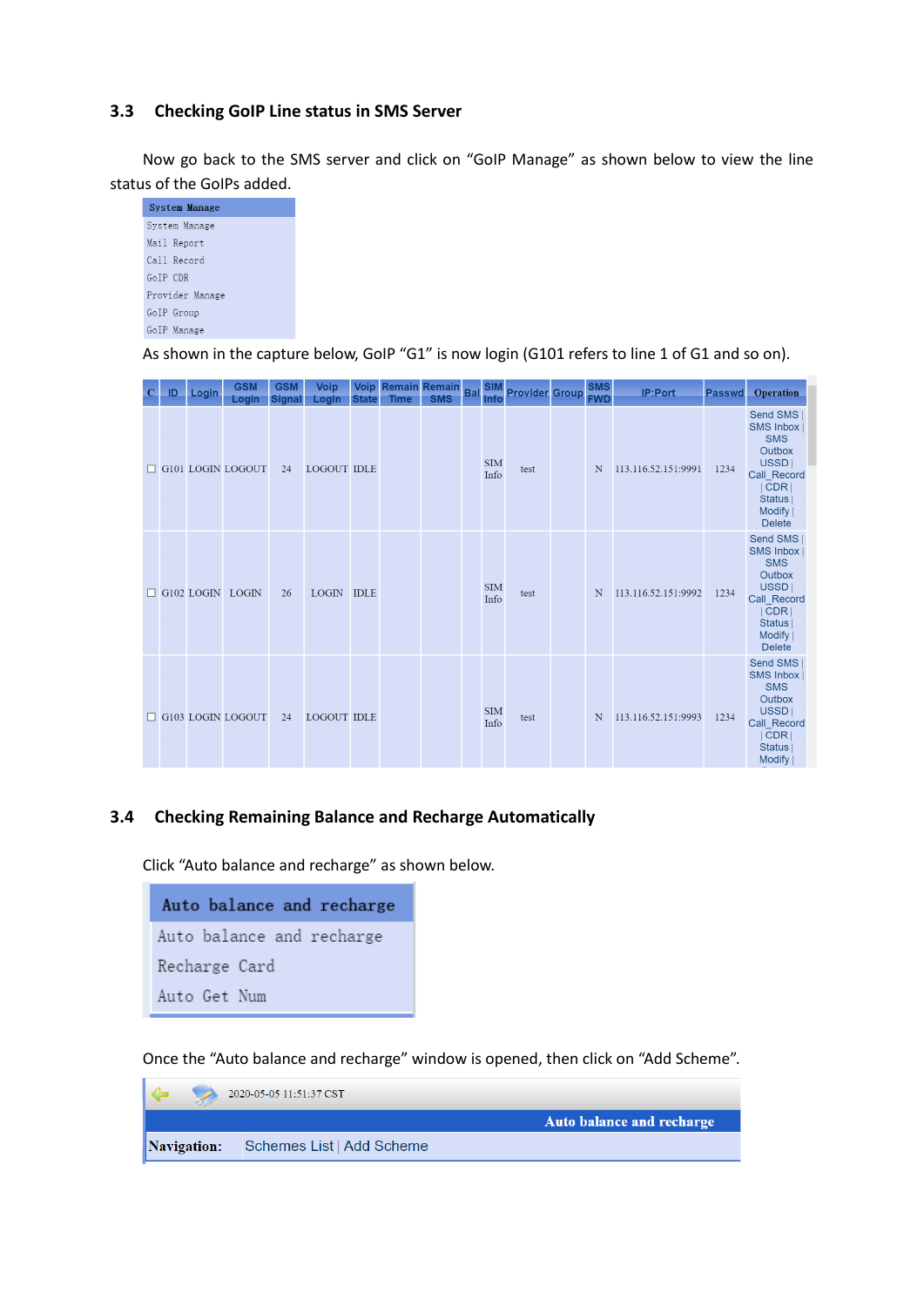A scheme consists of a few sections and the parameters in each section are defined below. This is a fairly complicated procedures, but it would be easier to under by going through each section in order.

# **1. Balance Checking Scheme**

| <b>Balance Checking Scheme*</b>    |                             |  |  |  |  |
|------------------------------------|-----------------------------|--|--|--|--|
| <b>Scheme Name:</b>                |                             |  |  |  |  |
| Provider: test                     | $\checkmark$                |  |  |  |  |
| Group:                             | None(None)<br>$\checkmark$  |  |  |  |  |
| <b>Balance Checking Method:</b>    | <b>USSD</b><br>$\checkmark$ |  |  |  |  |
| <b>USSD Balance Code:</b>          |                             |  |  |  |  |
| Checking Interval(min): 60         |                             |  |  |  |  |
| <b>Low Balance Trigger:</b>        |                             |  |  |  |  |
| <b>Terminate Recharge Trigger:</b> |                             |  |  |  |  |

This section defines the target users and balance checking and update method.

- a. **Scheme Name** This is a user defined name for this scheme.
- b. **Provider** This defines which service provider is using this scheme.
- c. **Group** This defines which group defined is using this scheme.
- d. **Balance Checking Method** This defines which method is used for checking SIM card balance. There are 5 selections: USSD, SMS, USSD (2 steps), USSD (3 steps), USSD (4 steps) . Please check with the corresponding service provider for more details.
- e. **USSD Balance Code** When one of the USSD methods is selected, this parameter is displayed and should be filled with the corresponding code Code used by the carrier. is code used by USSD method for checking SIM card balance. For other USSD methods, there other extended parameters as required by the carrier.
- f. **SMS Balance NUM** When SMS is selected for the Balance Checking Method, this parameter is displayed. The carrier phone number for receiving SMS for balance checking should be filled.
- g. **SMS Balance CMD** As similar to f. above, this is the command for the balance checking.
- h. **Checking Interval (min)** This defines the duration for doing the balance checking.
- i. **Low Balance Trigger** When the balance goes below this Low Balance Trigger, the Low Balance condition is then triggered. This condition can be used to initiate the SIM recharging process as described in 3 below.
- j. **Terminate Recharge Trigger** This is target balance for terminating the recharging process. If this field is not set, then the recharge process will only perform a single recharge.

# **2. Extracting SIM Card Balance**

According to the Balance Checking Method selected in the previous section, fill in the prefix and the string accordingly as they will be used to extract the credit balance and the amount owe. To determine text needed to be filled in, you can use your cellphone to perform the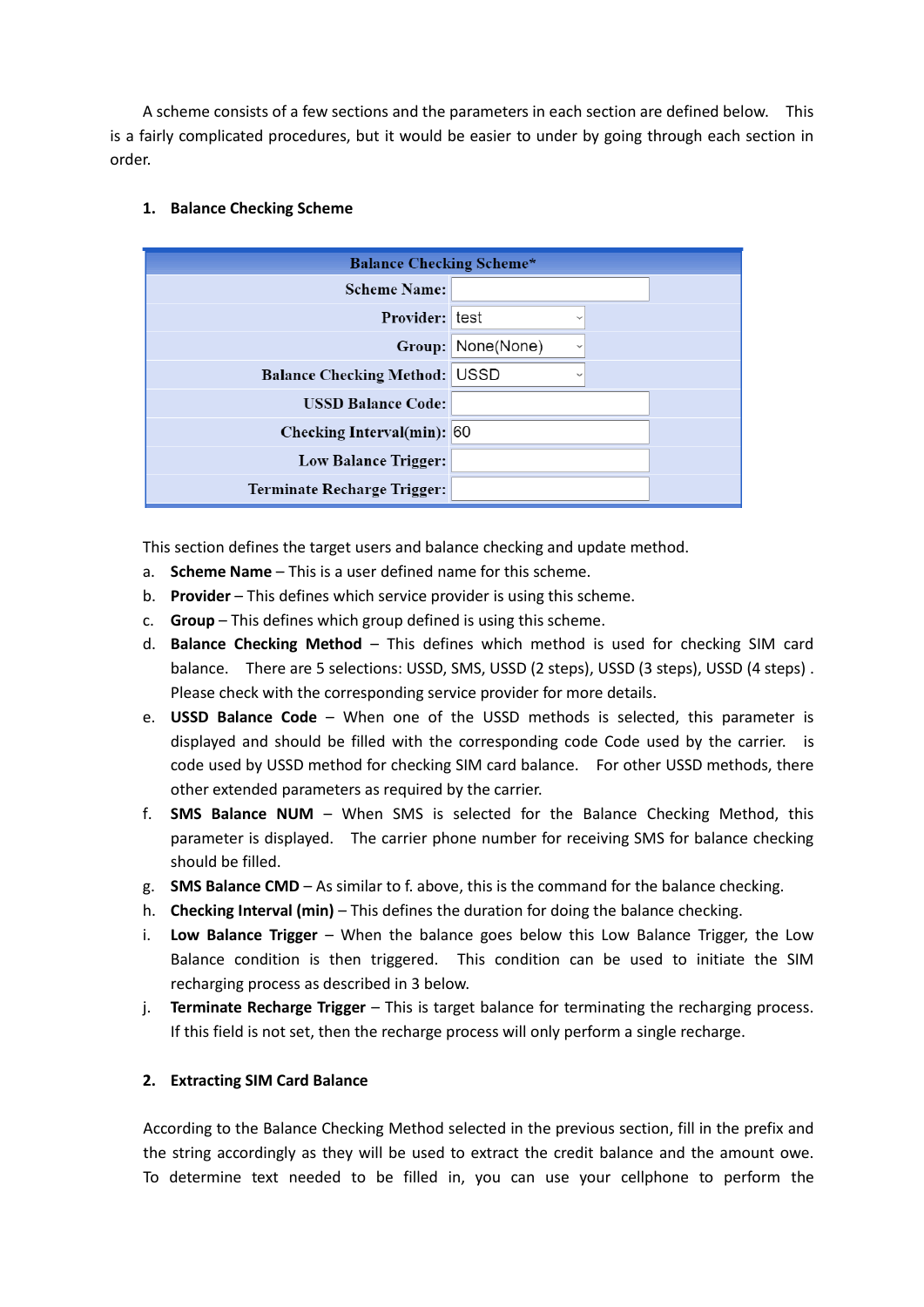corresponding balance checking accordingly.

| <b>Extracting SIM Card Balance*</b>            |  |  |  |  |
|------------------------------------------------|--|--|--|--|
| <b>Exact Balance Prefix (USSD):</b>            |  |  |  |  |
| String for Owe (USSD):                         |  |  |  |  |
| Terminate USSD Menu after Balance<br>Checking: |  |  |  |  |
| <b>Exact Balance Prefix (SMS):</b>             |  |  |  |  |
| String for Owe (SMS):                          |  |  |  |  |

#### **3. Recharge Settings**

| <b>Recharge Settings*</b>                           |                                    |  |  |  |
|-----------------------------------------------------|------------------------------------|--|--|--|
| Recharge Trigger Type: Low Balance                  | $\checkmark$                       |  |  |  |
|                                                     | Recharge Method: USSD Via its ow ~ |  |  |  |
| <b>USSD Recharge Code:</b>                          |                                    |  |  |  |
| Need 2 step2 USSD: $\Box$                           |                                    |  |  |  |
| <b>String for Recharge OK:</b>                      |                                    |  |  |  |
| <b>Alternate String for Recharge OK:</b>            |                                    |  |  |  |
| Disable Callout (reactivate after recharge): $\Box$ |                                    |  |  |  |
| Set Talk Time Limit after a Recharge<br>OK(M):      |                                    |  |  |  |
| Reset Remain Time after Recharge OK: □              |                                    |  |  |  |
| Balance Checking Delay after a Recharge<br>OK(S):   |                                    |  |  |  |

This section defines the SIM recharging process.

- A. **Recharge Trigger Type** Select one of the three conditions list below to initiate the SIM recharging process.
	- 1. **Low Balance** SIM recharging is initiated when the Low Balance occurs. As described in the Balance Checking Scheme (1) above, Low Balance condition is active when The is condition is set when the Balance is below Low Balance Trigger as describe in the Balance Checking Scheme (1) above.
	- 2. **Fixed Time** SIM recharging process is scheduled to start daily at the time specified in the parameter Fixed Time of Every Day (hh:mm:ss).
	- 3. **Low Remain** SIM recharging process is initiated when the remaining balance is below the value specified in the parameter **Low Remain Tigger**.
- B. **Recharge Method** This defines the method to be used for SIM recharging. USSD via its own channel, USSD via a fixed channel, SMS via its own channel. There are different parameters associated with each recharging method. Fill in the parameters accordingly as they pop up.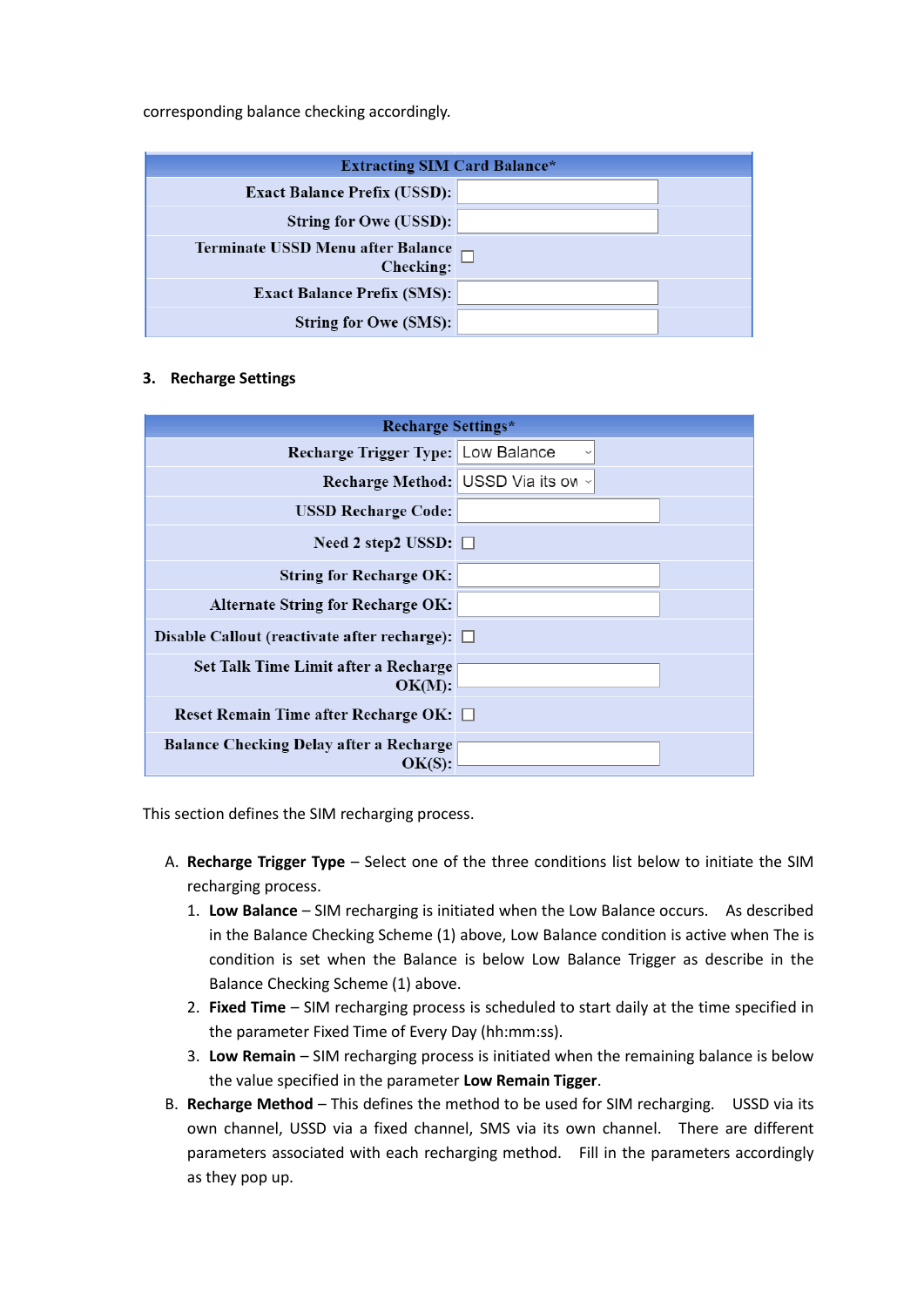# **1. USSD via its own channel**

- i. USSD Recharge Code
- ii. Need Step 2 USSD
- iii. String for  $1<sup>st</sup>$  USSD Recharge OK
- iv. 2<sup>nd</sup> USSD Code
- v. String for Recharge OK
- vi. Alternate String for Recharge OK

# **2. USSD via a fixed channel**

This method is the same as 1 except that the channel sending the USSD code is specified by "Recharge Line Name".

# **3. SMS via its own channel**

- i. SMS Recharge NUM This is the phone number for sending the SMS command for recharging.
- ii. SMS Recharge CMD This is the SMS recharge command.
- iii. String for Recharge OK This string is used to determine if the recharge status returned from the carrier is successful or not.
- iv. Alternate String for Recharge OK This is an alternate string used to determine if the recharge status returned from the carrier is successful or not.
- C. **Disable Callout (reactivate after recharge)** Check this parameter disable outgoing calls during recharging.
- D. **Set Talk Time Limit after a Recharge OK** The Talk Time is reset to the value specified in this parameter after recharging is successfully completed.
- E. **Reset Remain Time after Recharge OK** The Remain Time is reset after recharging is successfully completed.
- F. **Balance Checking Delay after a Recharge OK** This specifies the delay time for checking the balance after recharging is successfully completed.

### **4. Action on Low Balance**

| <b>Action on Low Balance</b>                                          |  |  |  |  |  |
|-----------------------------------------------------------------------|--|--|--|--|--|
| <b>SMS Recipient:</b>                                                 |  |  |  |  |  |
| Specify the GoIP Channel to send SMS<br>Alert: its own channel $\sim$ |  |  |  |  |  |
| Send alert via Email:                                                 |  |  |  |  |  |
| Disable Line (No SIM Recharging): $\square$                           |  |  |  |  |  |

This section defines the actions to be taken when the Low Balance condition occurs.

A. Sending an SMS alert to the number and via the channel specified in **SMS Recipient** and **Specify the GoIP Channel to send SMS Alert**.